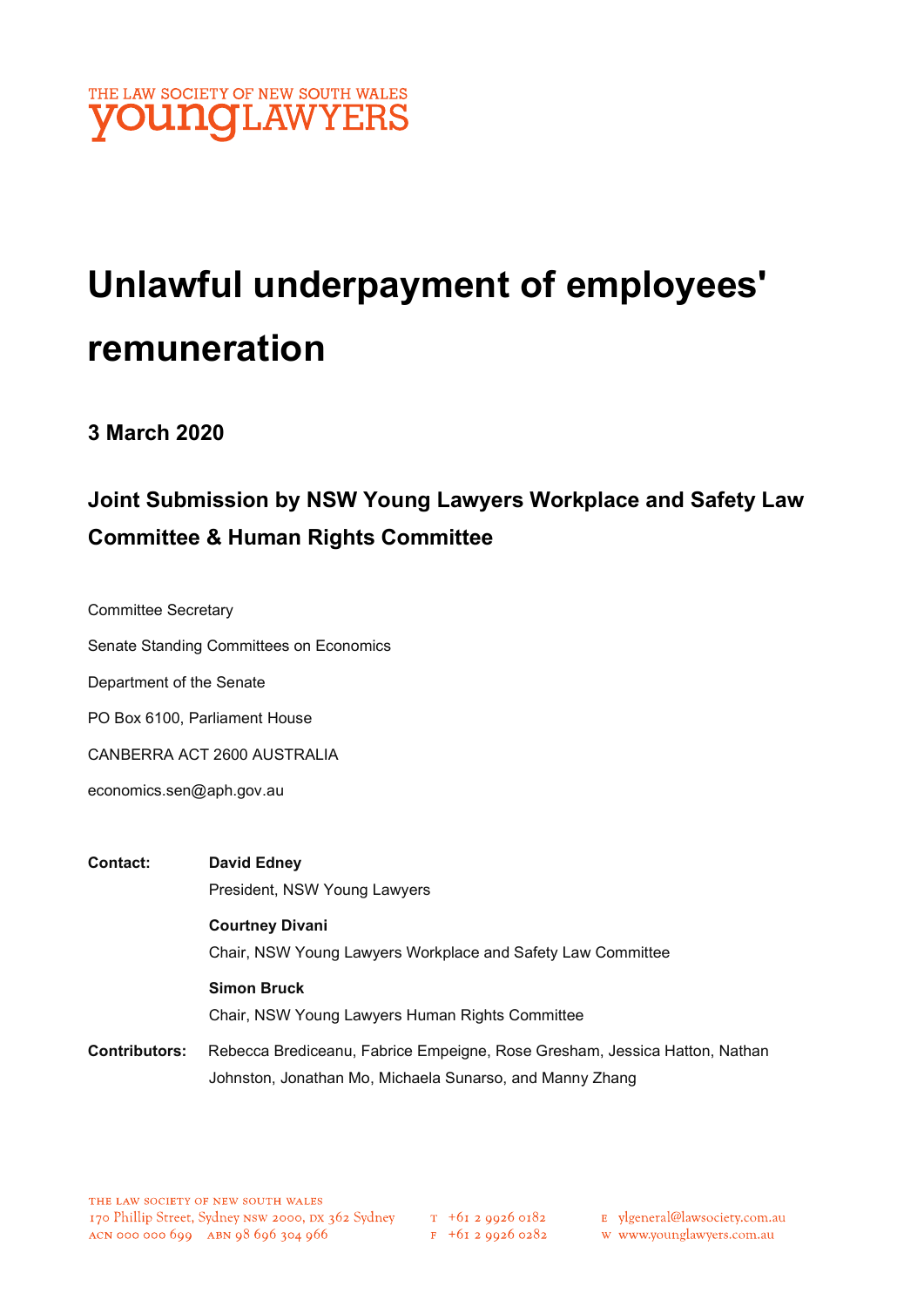The NSW Young Lawyers Workplace and Safety Law Committee and Human Rights Committee (together, the Committees) make the following submission in response to the Senate's inquiry into the unlawful underpayment of employees' remuneration (the Inquiry).

### NSW Young Lawyers

NSW Young Lawyers is a division of The Law Society of New South Wales. NSW Young Lawyers supports practitioners in their professional and career development in numerous ways, including by encouraging active participation in its 15 separate committees, each dedicated to particular areas of practice. Membership is automatic for all NSW lawyers (solicitors and barristers) under 36 years and/or in their first five years of practice, as well as law students. NSW Young Lawyers currently has over 15,000 members.

### The Workplace and Safety Law Committee

The NSW Workplace and Safety Law Committee is responsible for the development and support of members of NSW Young Lawyers who practice in, or are interested in, employment law. The Committee takes a keen interest in providing comment and feedback on employment law and the structures that support it, and considers the provision of submissions to be an important contribution to the community.

## The Human Rights Committee

The Human Rights Committee comprises a group of over 1,500 members interested in human rights law, drawn from lawyers working in academia, for government, private and the NGO sectors and other areas of practice that intersect with human rights law, as well as barristers and law students. The objectives of the Committee are to raise awareness about human rights issues and provide education to the legal profession and wider community about human rights and their application under both domestic and international law. Members of the Committee share a commitment to effectively promoting and protecting human rights and to examining legal avenues for doing so. The Committee takes a keen interest in providing comment and feedback on legal and policy issues that relate to human rights law and its development and support.

# Summary of Recommendations

1. The Commonwealth government should allocate more funding and resources to the Fair Work Ombudsman to enable it to fulfill its functions.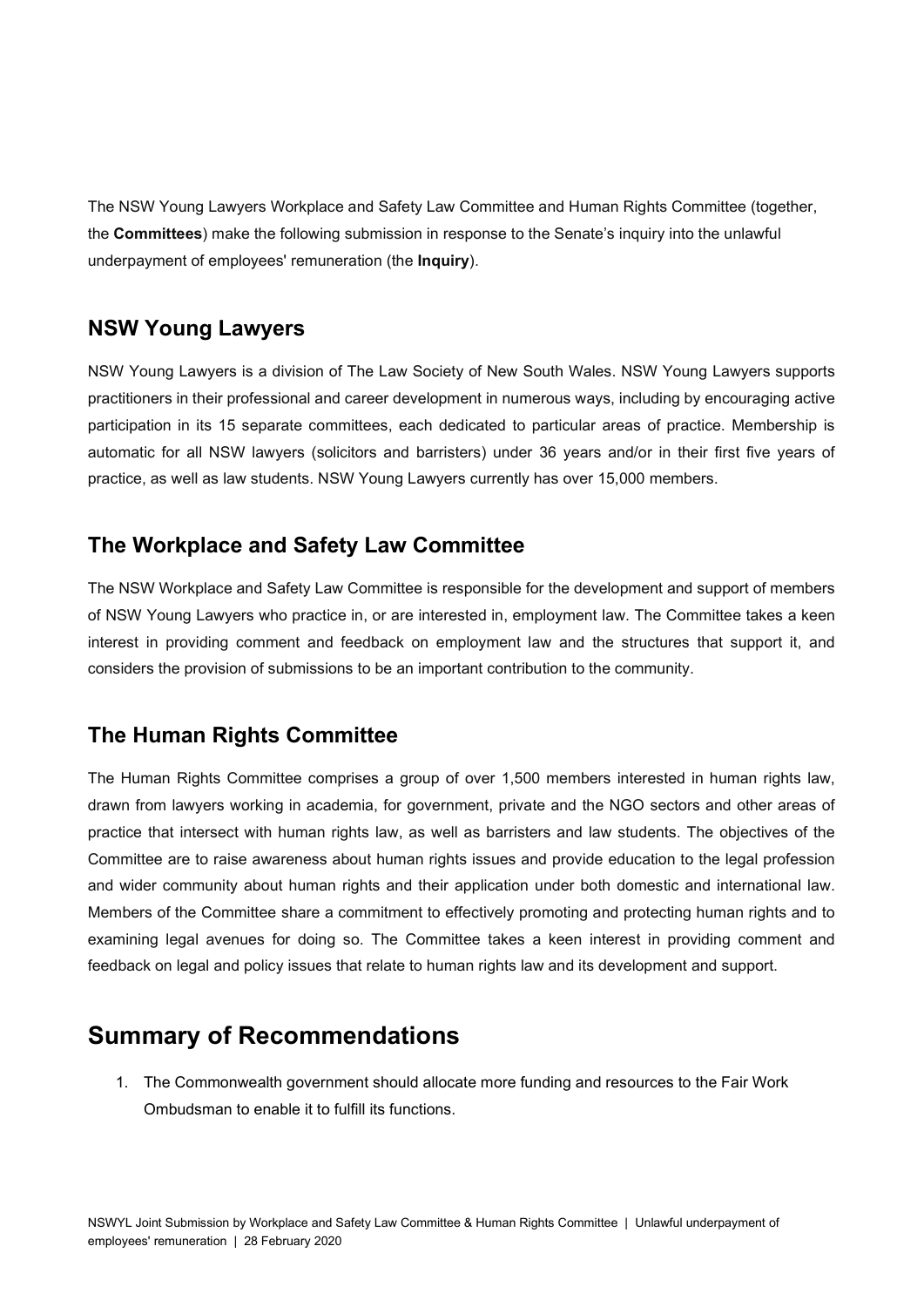- 2. The Commonwealth should implement information-gathering protocols by the Fair Work Ombudsman (FWO) in order to increase detection of unlawful underpayments. There should be a firewall to prevent information sharing from the FWO to other government agencies, such as the Department of Home Affairs, in order to increase reporting by migrant workers of underpayments without having their visa status threatened. There should also be an immunity provision to ensure that information gathered by the FWO is not used by other agencies unless those agencies gathered the information from a separate investigation.
- 3. The Commonwealth government should amend the Fair Work Act 2009 (Cth) (FW Act) and give the Fair Work Commission (FWC) the power to conduct dispute resolution and hearings for underpayment claims, similar to the FWC's power to conciliate and determine unfair dismissals under Part 3-2 of the FW Act. There should be no cap on the recovery of underpayments.
- 4. The Commonwealth Government should work with all State and Territory governments to implement a compensation scheme for stolen wages with similar scope to the Queensland Settlement Distribution Fund.
- 5. All non-small businesses<sup>1</sup> (defined as businesses with 15 or more full-time equivalent employees) should be required to report to the Workplace Gender Equality Agency annually on the six gender equality indicators including gender composition of the workforce and equal remuneration between women and men.
- 6. The Commonwealth government should increase the Paid Parental Leave scheme from 18 weeks to 26 weeks and Dad and Partner Pay should be increased from 2 weeks to 4 weeks. Dad and Partner Pay should be renamed Partner Pay in recognition that fathers may be primary carers; and
- 7. The Commonwealth government should pay superannuation (at the current guarantee rate) on top of paid parental leave and partner pay.

<sup>&</sup>lt;sup>1</sup> See generally Fair Work Act 2009 (Cth) s 23.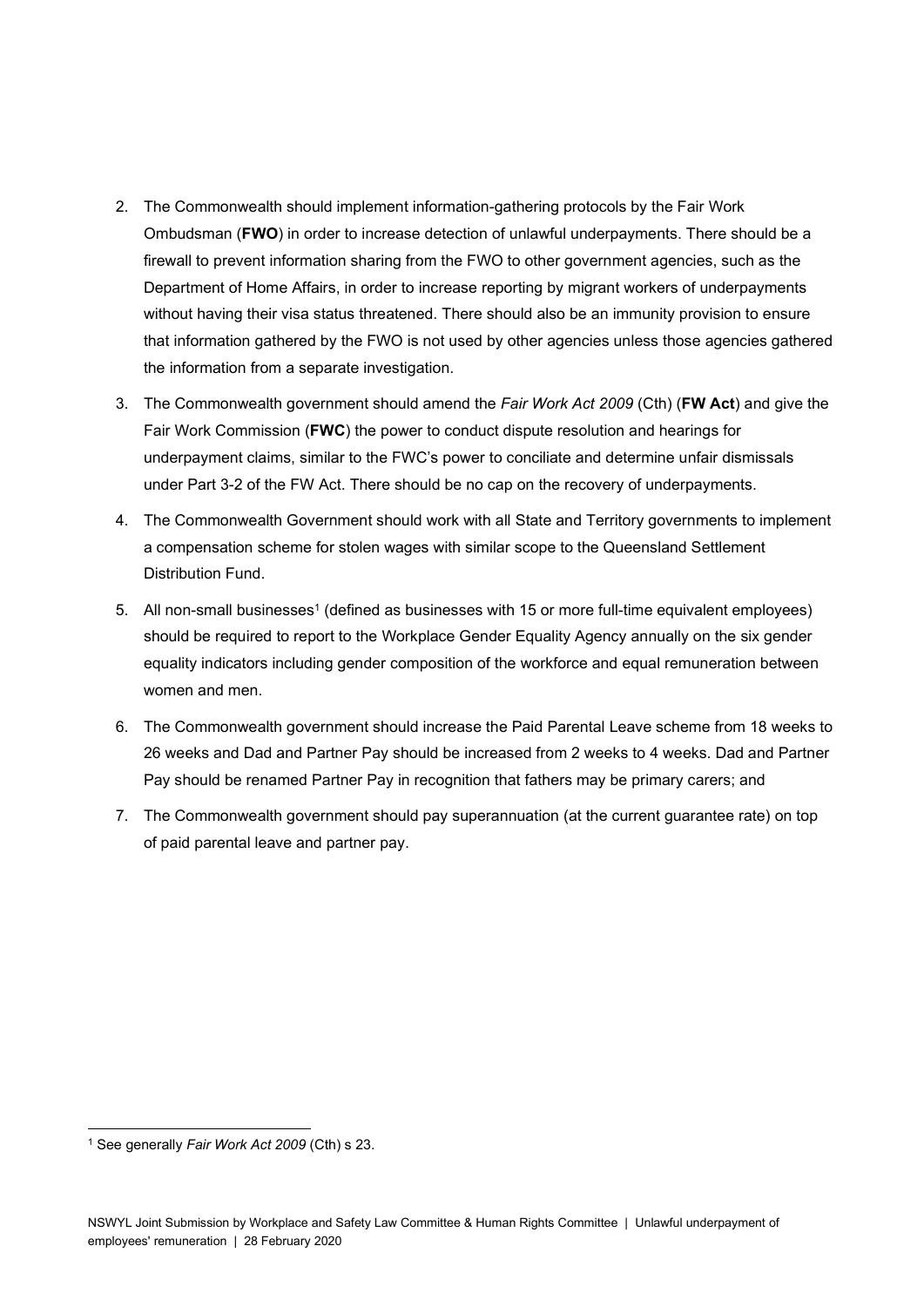# Forms of wage theft

### Terms of Reference: (a) the forms of and reasons for wage theft and whether it is regarded by some businesses as 'a cost of doing business'.

While there have been a significant number of reports in the media about businesses that appear to have set out to take advantage of vulnerable workers, many employers unknowingly participate in wage theft. Employment entitlements can be drawn from many sources, including legislation (sometimes at both the Commonwealth and State level), industrial instruments and from an employee's individual employment contract, which can be confusing for employers and employees without legal assistance. The Committees identify three categories of unlawful underpayment:

- 1. Intentional wage theft: where an employer deliberately underpays employees for its own benefit;
- 2. Negligent wage theft: where an employer fails to take reasonable steps to ensure employees are being paid in accordance with their lawful entitlements; and
- 3. Other wage theft: where an employer is unaware that the steps it has taken to ensure employees are being paid correctly has in fact, resulted in underpayments which are corrected efficiently when identified.

The Committees submit that enforcement action should be focussed on those businesses where intentional wage theft and negligent wage theft is or has occurred rather than other wage theft. Where intentional wage theft or negligent wage theft has occurred and not been rectified efficiently, criminal and civil penalties should be pursued.

The Committees are of the view that all businesses have a responsibility to ensure their employees are paid correctly.

# Uncovering Wage Theft

### Terms of Reference: (c) the best means of identifying and uncovering wage and superannuation theft, including ensuring that those exposing wage/superannuation theft are adequately protected from adverse treatment.

The best means of identifying and uncovering wage and superannuation theft would be to enhance intergovernmental agency cooperation and information/resource sharing practices.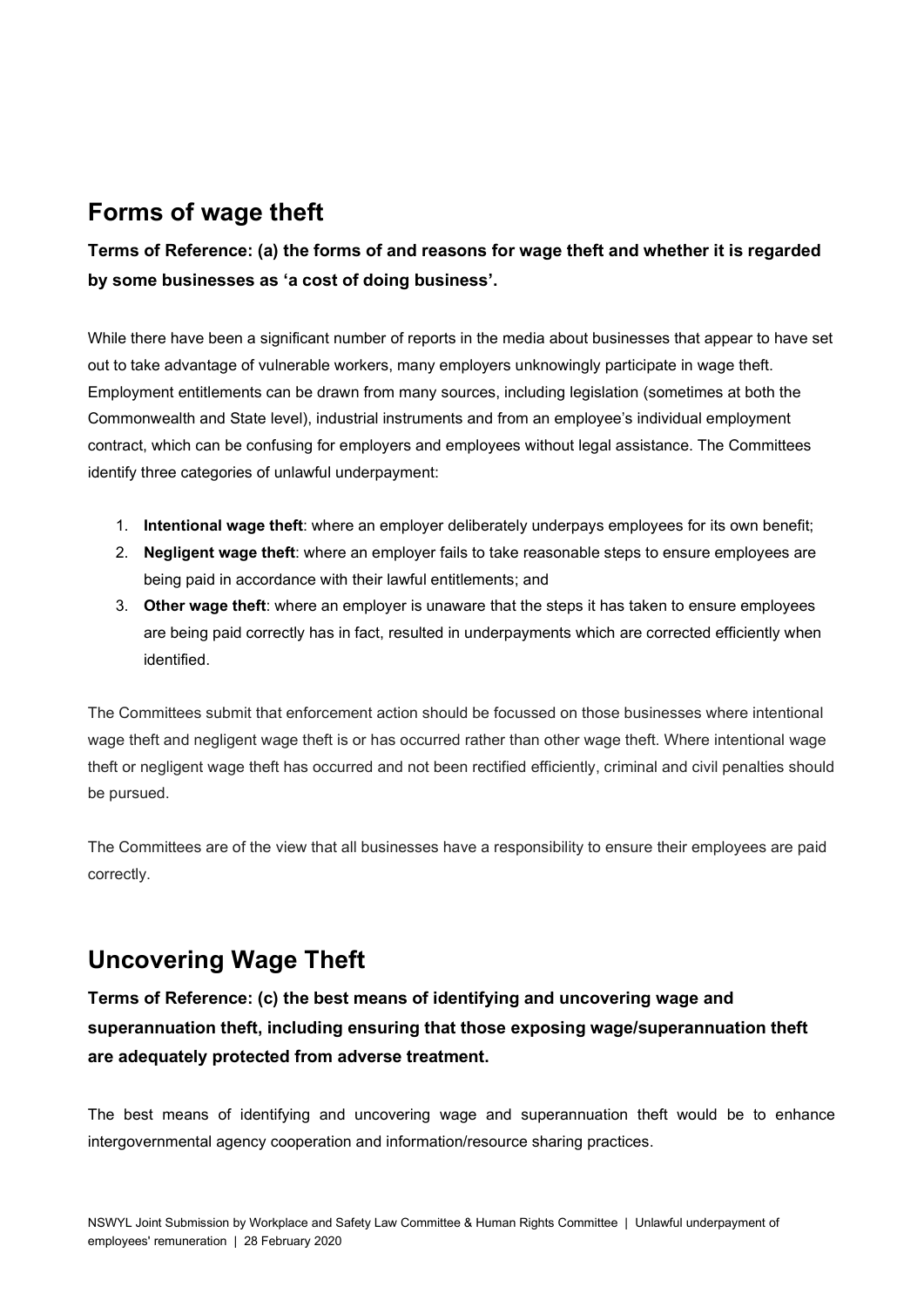Presently, the Fair Work Ombudsman's (the FWO) scope of powers includes the following:

- 1. An ability to issue compliance notices. If a FWO Inspector 'reasonably believes a person has contravened minimum employment terms',<sup>2</sup> they can give that person a notice requiring them to take certain action or produce evidence demonstrating adherence to the notice. However, the practicality of compliance notices is limited in that 'the legal threshold to issuing a compliance notice is not significantly different from that required to commence legal proceedings for the recovery of [underpaid wages].'<sup>3</sup>
- 2. The FWO can also issue infringement notices 'as an alternative to taking court proceedings in respect of a breach of a civil penalty provision, infringement notices are currently limited to breaches of record keeping and pay slip obligations, contraventions that are straightforward and easy to determine.<sup>4</sup>
- 3. The FWO has information gathering powers. These powers were recently strengthened by the Fair Work Amendment (Protecting Vulnerable Workers) Act 2017 (Cth).<sup>5</sup>
- 4. FWO Inspectors have the ability to enter premises. For example, if the Inspector reasonably believes that there are records or documents relevant to compliance purposes they may, without force, enter a premises.<sup>6</sup>

The FWO has limited resources to effectively combat wage theft. Allocating the FWO greater funding and resources would more consistently allow it to recover unpaid wages for individual complaints who have not been underpaid a significantly large sum or by a high profile employer. This would save individuals the time, cost and reputational risk of pursuing a claim in court against their current or former employer.

However, various Memorandums of Understanding (MOUs) have resulted in successful outcomes due to the cooperation of various regulatory agencies. For instance, the joint agency initiative Taskforce Cadena between the Department of Home Affairs, Australian Border Force and the FWO,<sup>7</sup> aims to 'detect and disrupt criminal syndicates that profit from the criminal exploitation of foreign workers and Australia's migration system.<sup>'8</sup>

The FWO also works in conjunction with the Australian Securities and Investment Commission (ASIC) to ensure employer compliance with pay slip and record-keeping requirements and that employees are paid

<sup>2</sup> Fair Work Act 2009 (Cth) s 716.

<sup>&</sup>lt;sup>3</sup> Attorney-General's Department (Cth), Report of the Migrant Workers' Taskforce, (March 2019) p90.

<sup>4</sup> Ibid. See generally FWA s 799.

<sup>5</sup> Ibid.

<sup>6</sup> FWA s 799.

<sup>7</sup> Attorney-General's Department (Cth), above n 16, p52.

<sup>&</sup>lt;sup>8</sup> Australian Border Force, *Taskforce Cadena* (2 July 2019) <https://www.abf.gov.au/about-us/taskforces/taskforcecadena>.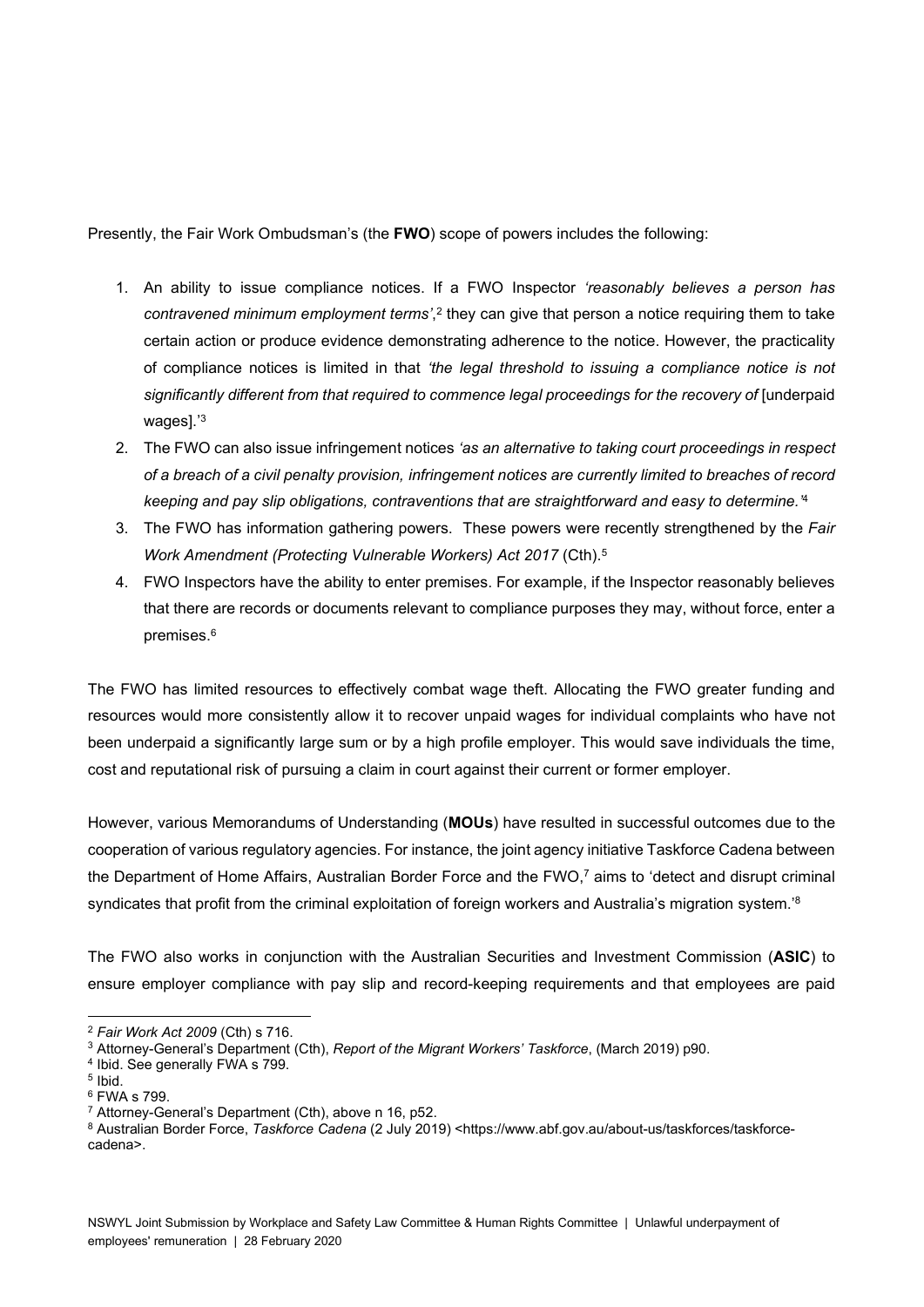correctly.<sup>9</sup> In May 2016, this joint effort recovered almost \$40,000 for unpaid workers in Brisbane's CBD, Fortitude Valley, South Brisbane and West End.<sup>10</sup>

Another example of joint agency initiatives is the Australian Taxation Office (ATO) and the FWO who have worked together to 'identify, manage and monitor suspected illegal "phoenix' activity".<sup>11</sup> Phoenix activity is where businesses avoid their responsibilities, such as taxes and employee entitlements, by liquidating their assets and starting new businesses.<sup>12</sup>

The process of sharing information in relation to FW Act breaches should be streamlined so that when a government agency becomes aware of a breach, that information is passed on to the FWO to give effect to the full consequences. However, the streamlining process is unlikely to be straightforward. There are a number of difficulties which are likely to arise including:

- 1. the need to establish MOUs or other agreements between government agencies in order to facilitate sharing of information to the FWO;
- 2. limitations on the use and disclosure of personal information in accordance with the Privacy Act 1988 (Cth) which would necessitate uniform updates to privacy policies and disclaimers/agreements used when information is collected;
	- a. the need for limitations on the use and disclosure of information to protect vulnerable workers from negative consequences as a result of reporting wage theft, for example, migrant workers who may fear visa cancellation;
- 3. the practical difficulties of sharing data between government agencies, where that data is stored in different ways; and
- 4. the reality of the under resourced nature of government bodies like the FWO and the delays that are likely to arise from this.

<sup>&</sup>lt;sup>9</sup> Australian Securities and Investments Commission, 17-190MR FWO and ASIC target Melbourne businesses in joint campaign (20 June 2017) <https://asic.gov.au/about-asic/news-centre/find-a-media-release/2017-releases/17-190mrfwo-and-asic-target-melbourne-businesses-in-joint-campaign/>.

<sup>&</sup>lt;sup>10</sup> Fair Work Ombudsman, Joint campaign by FWO and ASIC proves a success (12 January 2017) <https://www.fairwork.gov.au/about-us/news-and-media-releases/2017-media-releases/january-2017/20170112-fwoasic-campaign-release>.

<sup>11</sup> Australian Taxation Office, Phoenix Taskforce (9 December 2019) <https://www.ato.gov.au/General/The-fight-againsttax-crime/Our-focus/Illegal-phoenix-activity/Phoenix-Taskforce/?=redirected>.

<sup>12</sup> Fair Work Ombudsman, Phoenix activity reports (2019) <https://www.fairwork.gov.au/about-us/access-accountabilityand-reporting/research-reports>.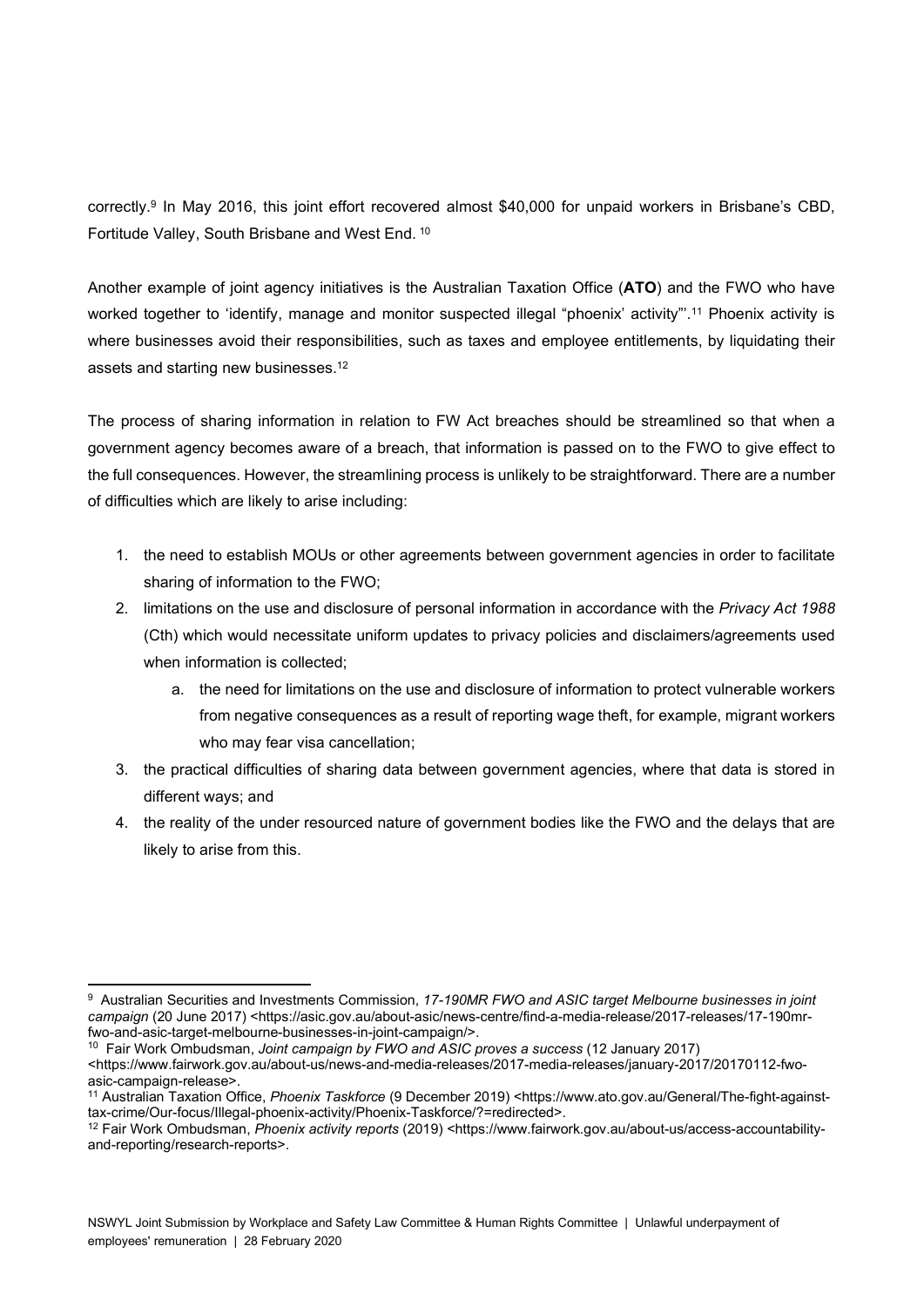#### Recommendations

- The Commonwealth government should allocate more funding and resources to the Fair Work Ombudsman to enable it to fulfill its functions.
- The Commonwealth should implement information-gathering protocols by the Fair Work Ombudsman (FWO) in order to increase detection of unlawful underpayments. There should be a firewall to prevent information sharing from the FWO to other government agencies, such as the Department of Home Affairs, in order to increase reporting by migrant workers of underpayments without having their visa status threatened. There should also be an immunity provision to ensure that information gathered by the FWO is not used by other agencies unless those agencies gathered the information from a separate investigation.

# Resolution and remedy

Terms of Reference: (f) the most effective means of recovering unpaid entitlements and deterring wage and superannuation theft, including changes to the existing legal framework that would assist with recovery and deterrence.

#### The existing recovery framework

There are several causes of action to pursue unpaid entitlements. These include breach of a modern award term,<sup>13</sup> breach of enterprise agreement,<sup>14</sup> and a breach of contract.

Breach of an award term is the most common avenue to seek recovery of wages and entitlements. Often such claims are pursued in the Federal Circuit Court of Australia or Federal Court of Australia. For claims not more than \$20,000, the Federal Circuit Court can adopt a small claims procedure.<sup>15</sup> Civil penalties are available and can work as a strategy to deter an employer as well as other employers from engaging in wage theft. Additionally, claims for unpaid wages and entitlements can also be made through an 'eligible state or Territory court'. <sup>16</sup> This includes a District or Local Court.<sup>17</sup>

<sup>13</sup> Fair Work Act 2009 (Cth), s 45.

<sup>14</sup> Ibid s 50.

<sup>15</sup> Ibid s 548.

<sup>16</sup> Ibid s 539.

<sup>17</sup> Ibid s 12.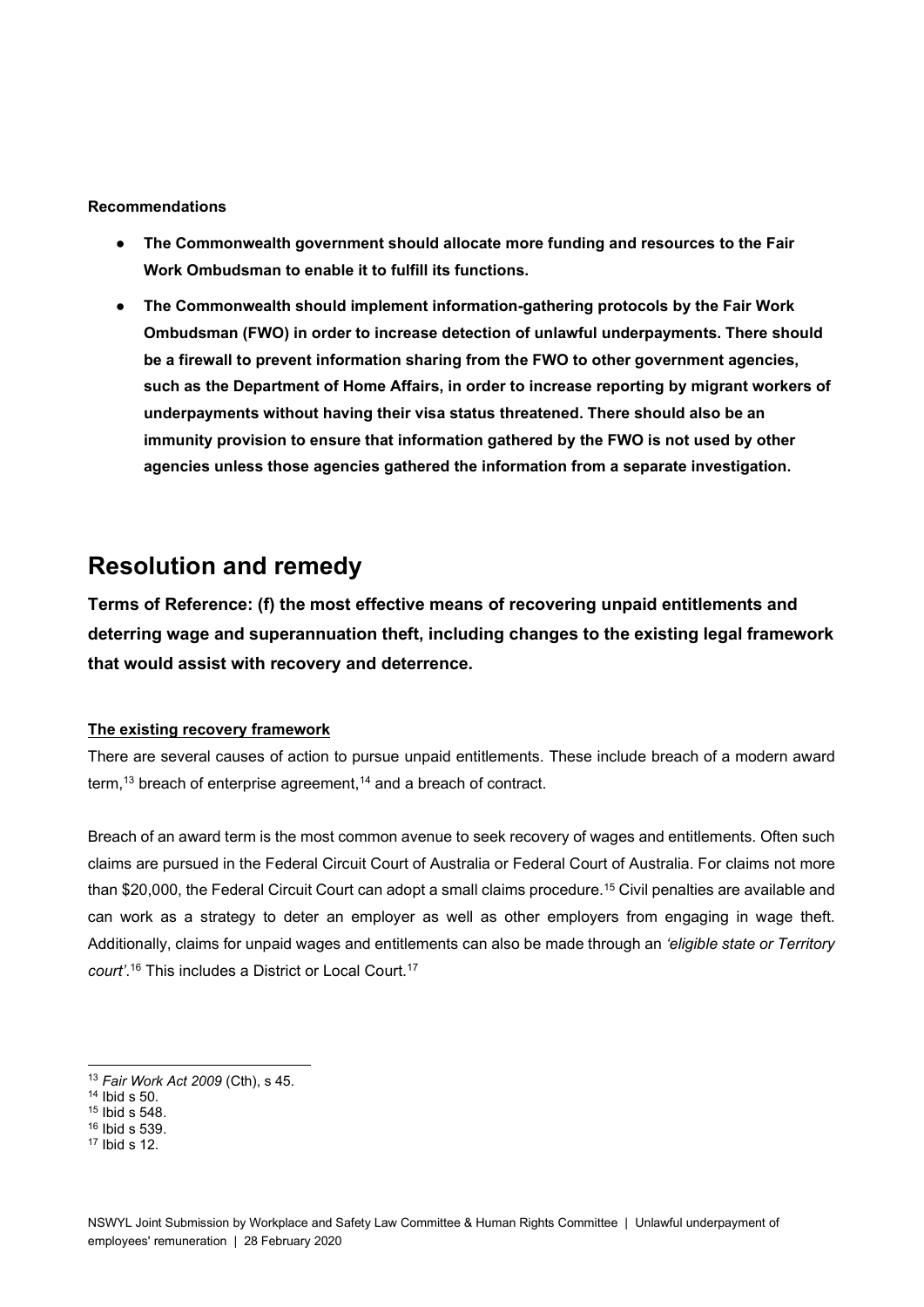Another important consideration is the ability of employers to avoid a costly and time-consuming adversarial process and simply cooperate with the FWO in the case of underpayment. Presently, there is scope for employers to enter into an enforceable undertaking (EU) with the FWO instead of going to court. This involves the employer acknowledging that they have engaged in unlawful conduct and agreeing to take certain actions to remedy the breach. This usually results in the repayment of wages and apologies, but may also require the issuing of public notices and other measures. Employers are also often required to undertake future compliance measures, such as reporting to the FWO or providing their employees with training to prevent further breaches in future.

EU's are a valuable, practical tool that can achieve more than just correcting underpayments in a binding way. While EU's ensure workers are repaid, they also raise awareness in the broader community in a way that legal action does not, but also give well-intentioned employers who made mistakes, to address underpayments in a cost effective manner. This approach may not be appropriate for more egregious and intentional breaches, where it is apparent that the business acted with no regard for the law, and a punitive penalty is more appropriate.

As previously mentioned in this Submission, allocating the FWO greater funding and resources would increase the FWO's capacity to pursue underpayment claims for more employees, ultimately achieving better outcomes, like the implementation of EU's, for all involved.

#### Case Study on Enforceable Undertakings

In June 2019, Sydney horticulture labour-hire company Cherries Farm Employment Agency Pty Ltd (Cherries Farm) entered into an EU with the FWO,<sup>18</sup> following an underpayment of \$12,933.08 to a Chinese student who was paid a cash in hand rate of \$15 per hour, an amount well below her actual wage entitlements under the applicable modern award. Cherries Farm had also created false and misleading records to disguise the cash payments.

The EU required Cherries Farm to do a number of things, including:

1. rectify the underpayment within 90 days, and if they were unable to locate the employee for this purpose they were required to pay the money into the Commonwealth Revenue Fund;

<sup>&</sup>lt;sup>18</sup> Fair Work Ombudsman, Enforceable Undertaking between The Commonwealth of Australia (as represented by the Office of the Fair Work Ombudsman) and Cherries Farm Employment Agency Pty Ltd trading as Cherries Farm Employment Agency and Ms Hsin-Jung Hsieh (June 2019)

<sup>&</sup>lt;https://www.fairwork.gov.au/ArticleDocuments/1416/cherries-farm-pty-ltd-enforceable-undertaking.pdf.aspx>.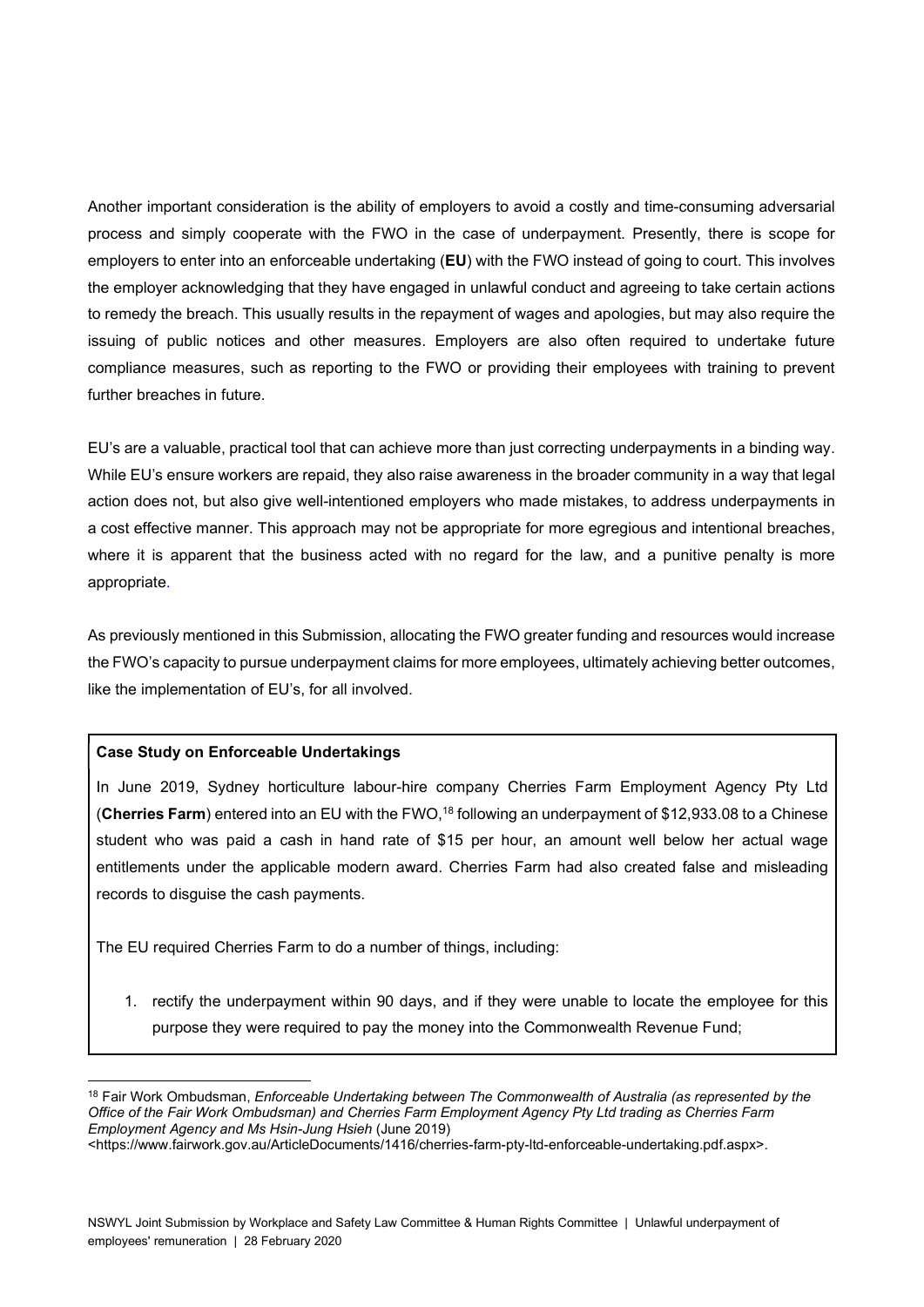- 2. provide the FWO with comprehensive details of all of its systems and processes relating to pay;
- 3. ensure that all employees with a human resources function in the business have completed the FWO online training;
- 4. send a letter of apology to the employee;
- 5. engage a professional to conduct a compliance audit (in accordance with specific instructions provided by the FWO), and rectify any contravention which it becomes aware of as a result of the audit within 30 days;
- 6. display in all common areas of its workplace and on its social media accounts a notice setting out pay rates of all employees in a form prescribed by the FWO; and
- 7. make a contrition payment to the Commonwealth Revenue Fund of \$5,000.

#### Underpayment claims in the Fair Work Commission

The FWO and the ATO are presently limited in their ability to enforce action against some employers. Pursuing an underpayments action in the Federal Circuit Court is also difficult for self-represented litigants due to delays, the limited availability of free legal assistance, and the procedural complexity.

Given these barriers to recovering unpaid entitlements, a more accessible avenue for recovery of underpayments is needed.

#### Recommendation

● The Commonwealth government should amend the Fair Work Act 2009 (Cth) (FW Act) and give the Fair Work Commission (FWC) the power to conduct dispute resolution and hearings for underpayment claims, similar to the FWC's power to conciliate and determine unfair dismissals under Part 3-2 of the FW Act. There should be no cap on the recovery of underpayments.

# Related Matters

#### Terms of Reference: (h) Any Related Matters

The Committees raise two further matters that are relevant to this Inquiry, namely, historical indigenous stolen wages and the gender pay gap.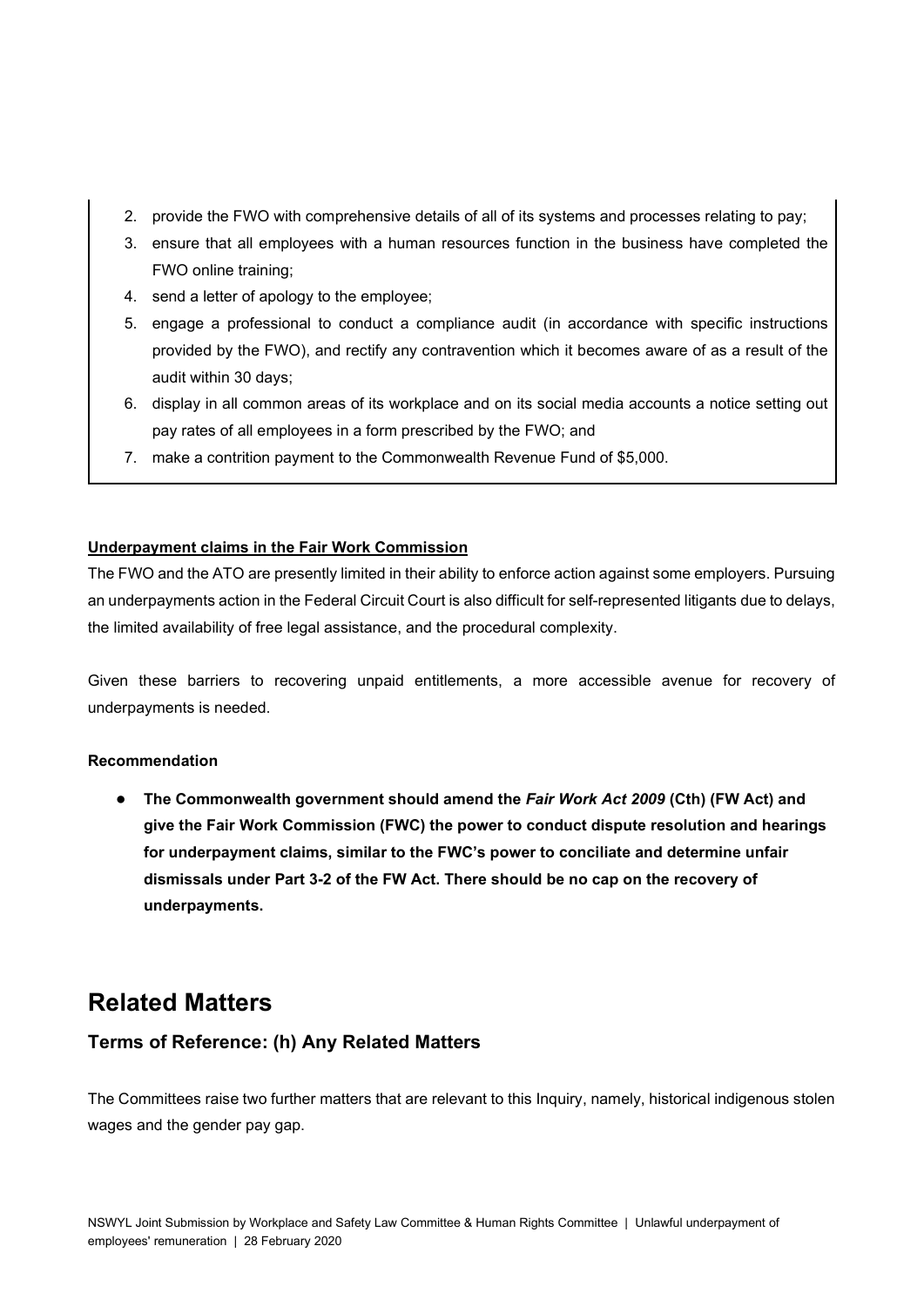#### Historical Indigenous stolen wages

In 2006, a Senate Committee reported on its inquiry into "Unfinished business: Indigenous stolen wages". Chapter 7 dealt with the topic of "Repayment of monies by Governments".<sup>19</sup> It stated:

 'On 11 March 2004, the then Premier, The Honourable, Mr Bob Carr, formally apologised to the Indigenous people of NSW in relation to the management of monies paid into the Aboriginal Trust Fund' (7.76).

A NSW Aboriginal Trust Fund Repayment Scheme (NSW Scheme) operated from 2004 to 2011 to repay with interest wages held by the NSW Government at the date 31 July 1938. According to a researcher the outcome of the NSW Scheme was mixed:

'How successful was the Scheme at making repayments? It has proved impossible to get a detailed breakdown, despite freedom of information requests I made to the Department of Premier and Cabinet. What is known is that by March 2008, the majority of direct claims had been assessed and repayments or offers of repayment had been made to 93 direct claimants for a total of \$978,025. These figures suggest that only 24% of direct claimants were successful, the remaining 76% failed in their claims either because there were insufficient or no records or because the records showed that their Trust Fund monies had in fact been repaid to them by the Boards. While accurate figures for descendant claims are not available, it is known that there was a high failure rate in these claims also. Official documentation indicates that ex gratia repayments totalling \$12.9 million were made over the life of the Scheme, suggesting that there were approximately 1164 successful descendant claims, a success rate of only 20%. This was due to the previously discussed difficulties with the records and because descendant claimants often lacked precise information on their relatives' interactions with the Boards.

...

As outlined in this chapter the Scheme could only operate within the framework determined by the Government. That is, it could only repay money placed into the Aboriginal Trust Funds and found to be owed based on evidence from the archival records or oral submissions from claimants. It was not a reparation scheme in that it could not compensate claimants for the many injustices they experienced while were under the control of the Aboriginal Protection Board [Aboriginal Protection Board] or the AWB [Aboriginal Welfare Board]. In addition, as the statistics show, many claimants

<sup>19</sup> Senate, Unfinished business: Indigenous stolen wages,

<sup>&</sup>lt;https://www.aph.gov.au/Parliamentary\_Business/Committees/Senate/Legal\_and\_Constitutional\_Affairs/Completed\_inq uiries/2004-07/stolen\_wages/report/index>.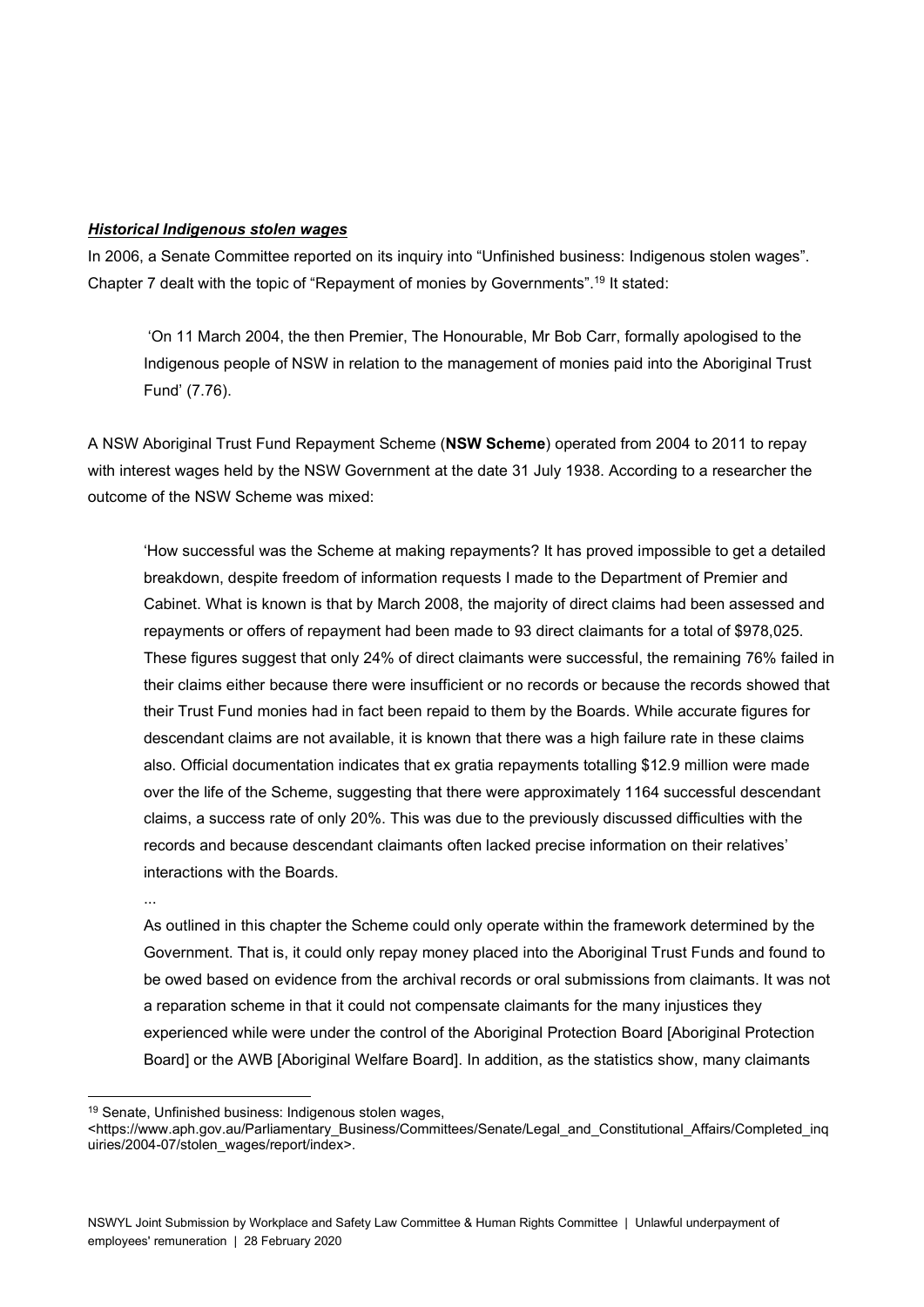were disadvantaged by the evidential requirements of the Scheme due to the inadequacies of the archival records.'<sup>20</sup>

In Queensland, a Settlement Distribution Scheme has been set up following the class action known as the Stolen Wages case.<sup>21</sup> According to the website run by the administrators of the Settlement Distribution Scheme:

'The Applicant and the Queensland Government agreed in 2019 to settle the Stolen Wages Class Action. The Queensland Government agreed to pay \$190 million for compensation and legal costs. This is called the "settlement fund". The settlement fund is in addition to the approximately \$56.5 million which has already been paid by the Queensland Government under the Reparations Scheme.'22

The Committees submit that the Commonwealth should work with all States and Territories to establish a compensation scheme for stolen wages with similar scope to the Queensland Settlement Distribution Scheme.

The NSW government should establish a compensation scheme for stolen wages with similar scope to the Queensland Settlement Distribution Scheme, as we submit that the NSW Aboriginal Trust Fund Repayment Scheme was too limited in its scope.

#### Recommendation

● The Commonwealth government should work with all State and Territory governments to implement a compensation scheme for stolen wages with similar scope to the Queensland Settlement Distribution Scheme.

#### The gender pay gap

Despite increases in women's education and participation in the labour market, major reports have found a global increase in the gender pay gap - the difference between women's and men's average weekly full-time equivalent earnings. The International Labor Organization's Global Wage Report, found that women continue

<sup>&</sup>lt;sup>20</sup> Marilyn Hoey, Repaying the Trust: A history of the operation and outcomes of the NSW Aboriginal Trust Fund Repayment Scheme 2005 to 2011 (2017) <https://opus.lib.uts.edu.au/bitstream/10453/120198/2/02whole.pdf>  $21$  Pearson v State of Queensland  $[2017]$  FCA 1096.

<sup>&</sup>lt;sup>22</sup> Grant Thornton Australia, What is the Stolen Wages Class Action (2020) <https://www.stolenwages.com.au/the-classaction.html>.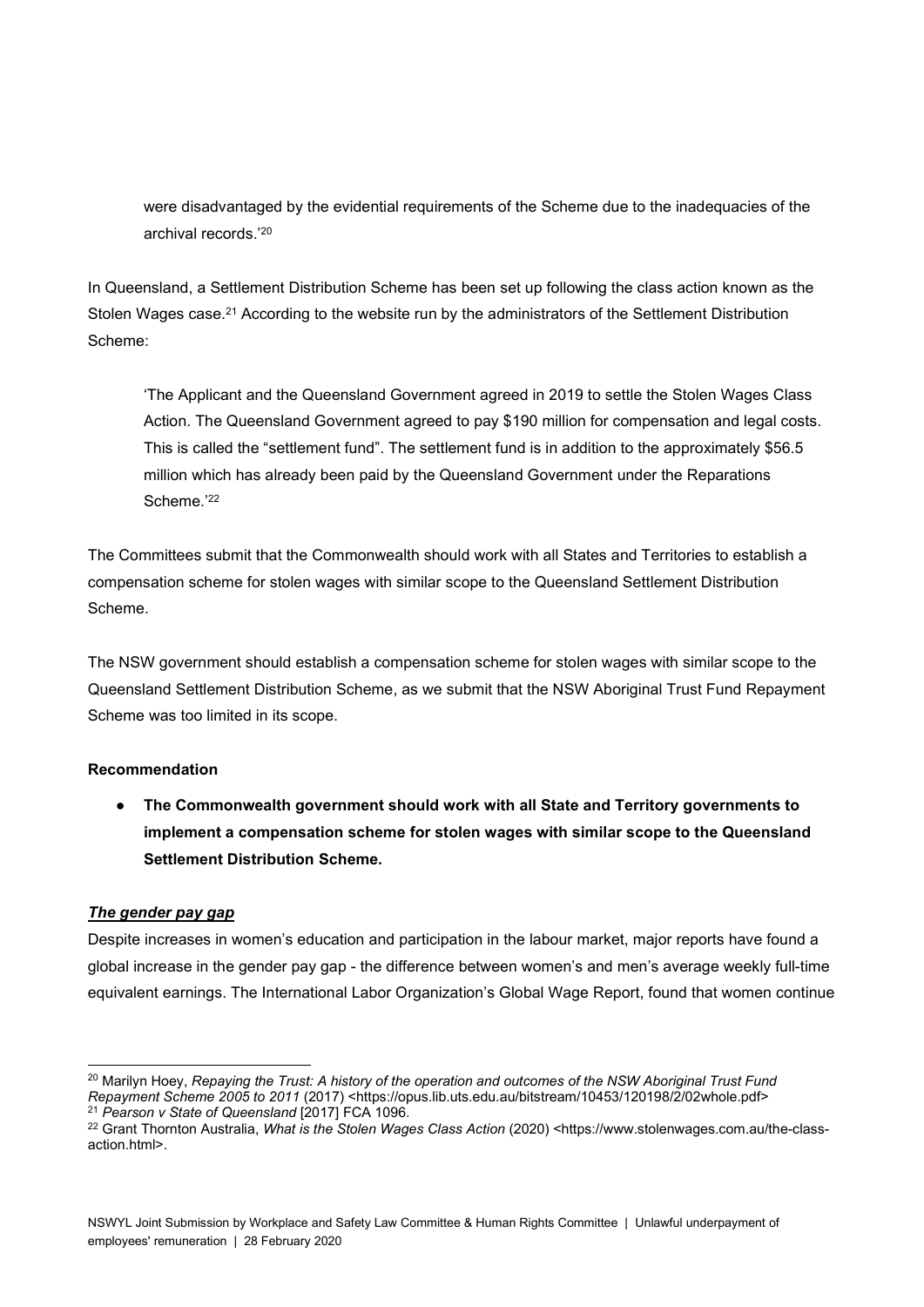to be paid approximately 20 percent less than men.<sup>23</sup> In Australia, the Workplace Gender Equality Agency estimates the gender pay gap is 14 per cent, when considering full-time earnings.<sup>24</sup> However, the gap is much higher when total average weekly earnings (including wage and top-up benefits) and average weekly earnings of part-time workers are considered.<sup>25</sup> The gender pay gap is compounded by other factors including time spent out of the workforce, resulting in women having far less retirement savings and superannuation than men, and a higher risk of living in poverty in retirement.<sup>26</sup>

The right to be paid equally for work of equal or comparable value is protected in international human rights law. Article 11 of the Convention on the Elimination of all Forms of Discrimination Against Women (CEDAW) states:

'1. States Parties shall take all appropriate measures to eliminate discrimination against women in the field of employment in order to ensure, on a basis of equality of men and women, the same rights, in particular:

...

(d) The right to equal remuneration, including benefits, and to equal treatment in respect of work of equal value, as well as equality of treatment in the evaluation of the quality of work...<sup>'27</sup>

The right to just and favourable conditions of work in Article 7 of the International Covenant on Economic, Social and Cultural Rights<sup>28</sup> also encompasses:

(a) Remuneration which provides all workers, as a minimum, with:

(i) Fair wages and equal remuneration for work of equal value without distinction of any kind, in particular women being guaranteed conditions of work not inferior to those enjoyed by men, with equal pay for equal work…<sup>29</sup>

<sup>&</sup>lt;sup>23</sup> International Labor Organization, The Global Wage Report 2018/19: What Lies Behind Gender Pay Gaps (2018) <https://www.ilo.org/wcmsp5/groups/public/---dgreports/---dcomm/---publ/documents/publication/wcms\_650553.pdf>. <sup>24</sup> The Workplace Gender Equality Agency, Australia's Gender Pay Gap Statistics (15 August 2019)

<sup>&</sup>lt;https://www.wgea.gov.au/data/fact-sheets/australias-gender-pay-gap-statistics>.

 $25$  In 2018, the gender pay gap in women's and men's total full-time average weekly earnings was 18 per cent. In 2017, the gender pay gap in average weekly earnings for full-time and part-time workers was 32 per cent: Sara Charlesworth and Meg Smith, 'Gender Pay Equity' in Andrew Stewart, Jim Stanford and Tess Hardy (eds) The Wages Crisis in Australia: What it is and what to do about it (University of Adelaide Press, 2018) 85.

<sup>&</sup>lt;sup>26</sup> Workplace Gender Equality Agency, *The Gender Pay Gap (2018)* <https://www.wgea.gov.au/topics/the-gender-paygap>.

<sup>&</sup>lt;sup>27</sup> Convention on the Elimination of All Forms of Discrimination against Women, adopted 18 December 1979, UNTS 1249 (entered into force 3 September 1981) art 14.

<sup>&</sup>lt;sup>28</sup> Signed 16 December 1966, UNTS 993 (entered into force 3 January 1976) art 7.

 $29$  Ibid art 7(a)(i).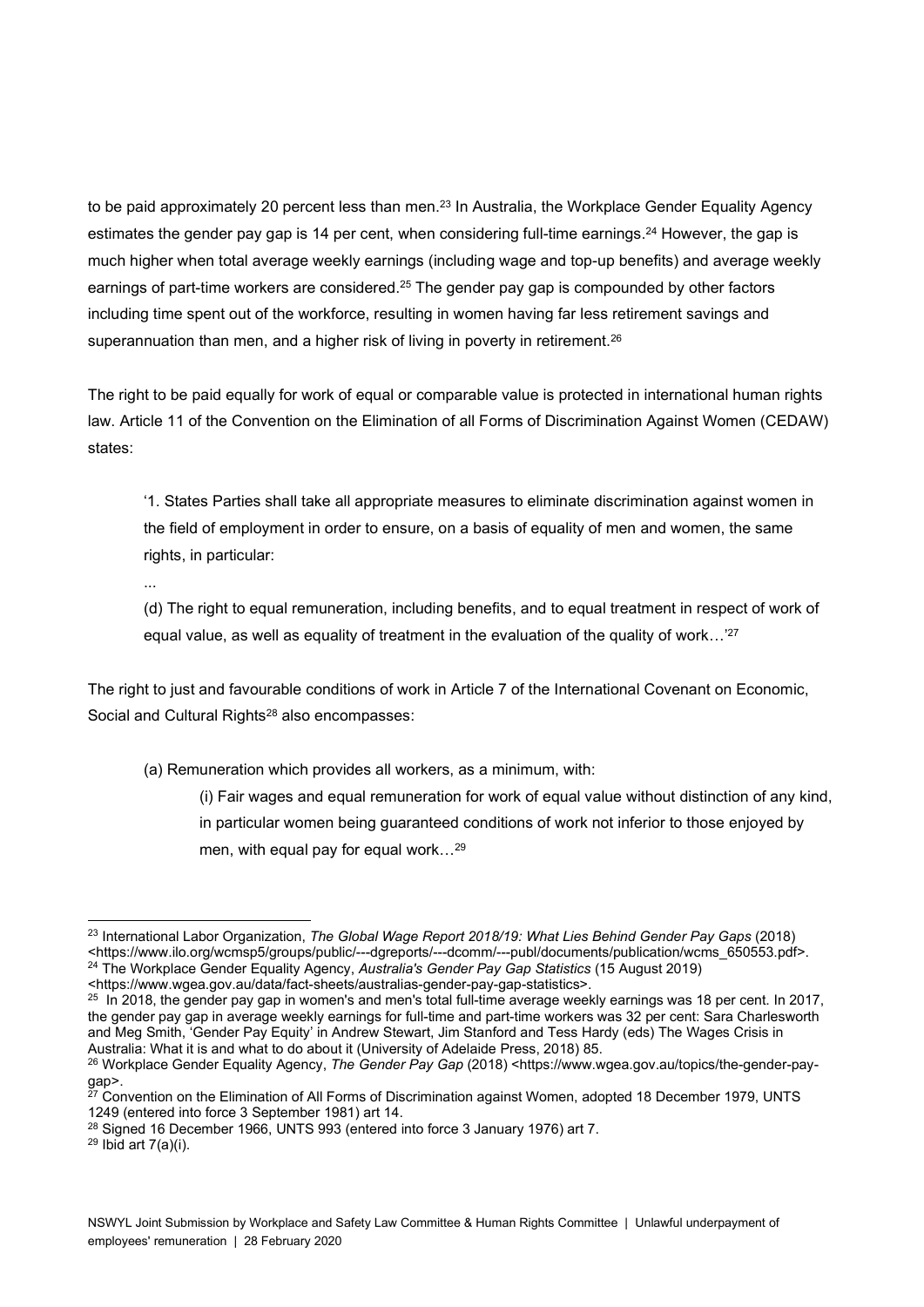Part 2-7 of the Fair Work Act 2009 (Cth) allows the Fair Work Commission to make an equal remuneration order requiring certain employees be provided equal remuneration for work of equal or comparable value. However, such provisions have had a limited impact on addressing the consistent undervaluation of women's work,<sup>30</sup> with only one successful case finalised under these provisions to date.<sup>31</sup> Pursuant to the Workplace Gender Equality Act 2012 (Cth) all non-public sector employers with 100 or more employers in their corporate structure are required to report to the Workplace Gender Equality Agency annually on six gender equality indicators, including gender composition of the workforce and of government bodies and equal remuneration between women and men. Further, Commonwealth anti-discrimination legislation makes it unlawful for an employer to discriminate on the grounds of sex in regard to the terms and conditions of employment provided to employees, including pay and other benefits.<sup>32</sup>

The gender pay gap, which disproportionately affects women from marginalised communities remains a persistent problem in Australia. The UN Committee on the Elimination of Discrimination Against Women, in reviewing the eighth periodic report of Australia on our compliance with the provisions of CEDAW, urged the Australian government to adopt measures including "a minimum of 26 weeks' paid maternity leave, which should be remunerated at the mother's actual revenue level, introduce at least an additional four weeks of paid leave to be taken by the supporting parent, and count the entirety of such periods of leave towards superannuation benefits".<sup>33</sup>

#### Recommendations

- $\bullet$  The Committees recommend that all non-small businesses $^{34}$  (defined as businesses with 15 or more full-time equivalent employees) be required to report to the Workplace Gender Equality Agency annually on the six gender equality indicators including gender composition of the workforce and equal remuneration between women and men.
- The Commonwealth government should increase the Paid Parental Leave scheme from 18 weeks to 26 weeks and Dad and Partner Pay should be increased from 2 weeks to 4 weeks. Dad and Partner Pay should be renamed Partner Pay in recognition that fathers may be primary carers; and
- The Commonwealth government should pay superannuation (at the current guarantee rate) on top of paid parental leave and partner pay.

<sup>30</sup> Charlesworth and Smith, above n 25, 90.

<sup>31</sup> Equal Remuneration Case [2011] FWAFB 2700; [2012] FWAFB 1000.

<sup>&</sup>lt;sup>32</sup> Sex Discrimination Act 1984 (Cth) s 14.

<sup>33</sup> Committee on the Elimination of Discrimination against Women, Concluding Observations on the Eighth Periodic Report of Australia (25 July 2018) UN Doc CEDAW/C/AUS/CO/8, 12-13.

<sup>&</sup>lt;sup>34</sup> See generally Fair Work Act 2009 (Cth) s 23.